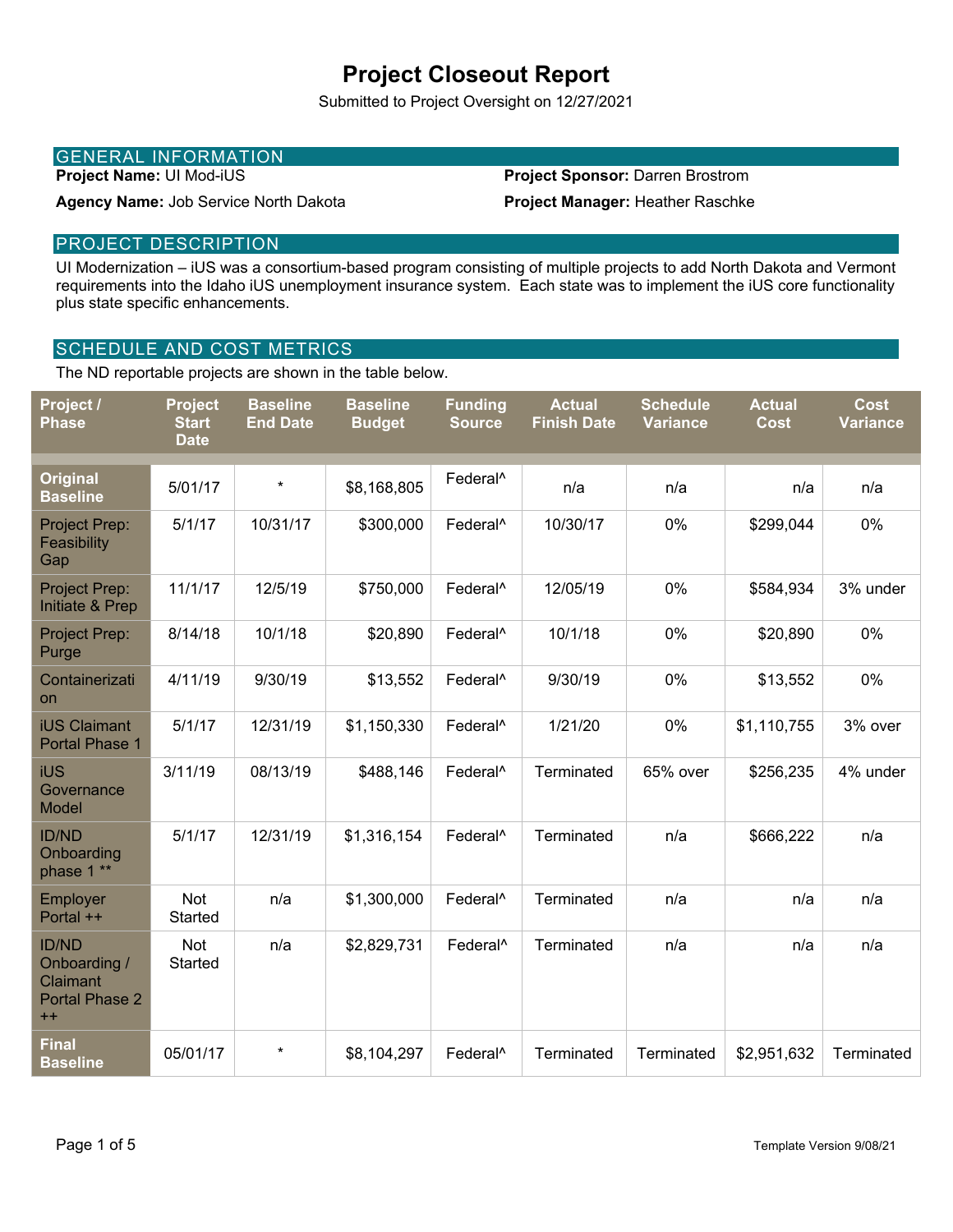#### *Table Notes:*

*\*The program end date was not derived as the program was terminated prior to planning all the projects.* 

*\*\*Costs incurred were for planning and analysis. As the project was still in planning at time of termination, no variance could be calculated.* 

*++The project was not started and therefore no variance could be calculated nor were costs incurred.* 

*^No State dollars were used on this program.* 

#### **Program Notes:**

In January 2020, the Governors of the three state UI Modernization – iUS Consortium (UI Mod-iUS), which consisted of the states of North Dakota, Idaho, and Vermont, met to discuss the overall needs of the states and the status of the consortium. During the discussions, it was noted ND and VT needed a level of customer self-service and staff efficiencies that the lead state would not agree to. Without this agreement between states, continuing with the consortium would have required ND to hire more staff to conduct the UI program, and resulted in the loss of UI claimant self-service, decreased customer service, increased response times, and other consequences detrimental to the citizens of ND. After this discussion, the Governors agreed it was in the best interest of the states to dissolve the consortium. This was communicated to the federal government which provided the funding. In February 2020, a formal letter was sent from JSND to the USDOL requesting the use of the remaining federal funds for use by a potential North Dakota and Vermont consortium to develop or enhance smaller applications for use by multiple states. Due to the Covid-19 pandemic and its effect on unemployment insurance nationwide, modernization activities were placed on hold. In December 2020, a formal response to the February 2020 letter was received from the federal government denying the use of the remaining funding for additional modernization efforts.

ND had no opportunity to implement code developed under the consortium as most of the ND requirements were not built prior to program termination, and those that were built were limited to portions of a public facing benefits portal and the Tax Core – neither of which were finished.

Facing retirements of multiple key IT staff members who operated or maintained the UI system, JSND contracted with Unisys to host the system in the Azure environment as well as provide database, operations, and programming services. The full transition to Unisys hosting was accomplished in July 2021 utilizing federal funds.

JSND has since contracted with the same vendor to conduct an analysis of multiple potential projects which would upgrade outdated or expensive technology in an incremental fashion. Federal Cares Act funding is being utilized for this effort.

#### MAJOR SCOPE CHANGES

The program was terminated.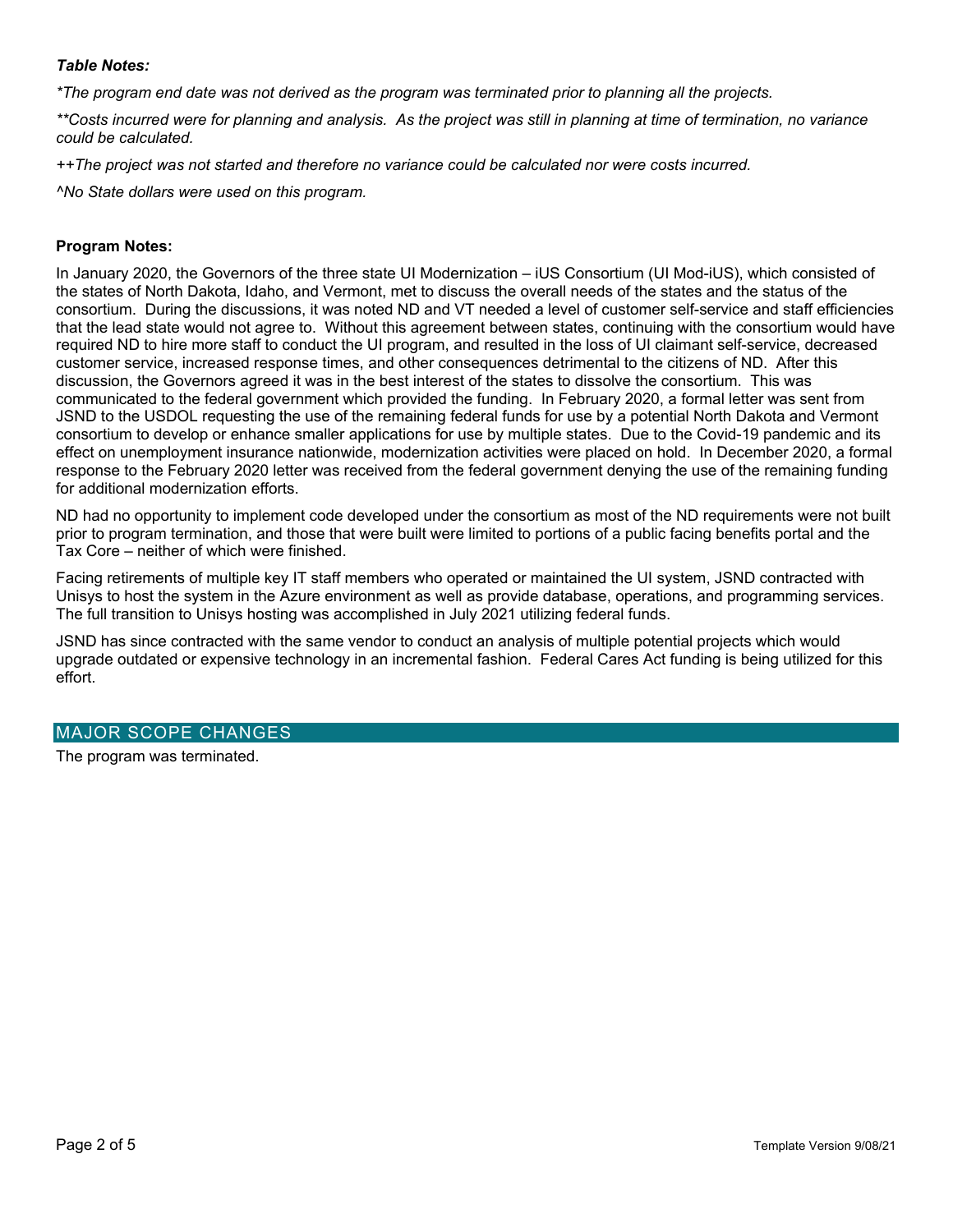| <b>Business Objective</b>                                                                                                      | <b>Measurement Description</b>                                                                                                                       | Met/<br><b>Not Met</b> | <b>Measurement Outcome</b>                                                              |
|--------------------------------------------------------------------------------------------------------------------------------|------------------------------------------------------------------------------------------------------------------------------------------------------|------------------------|-----------------------------------------------------------------------------------------|
| 1.1 Have a sustainable UI system                                                                                               | 1.1.1 At point of implementation,<br>the UI system utilizes modern<br>technology in the .Net stack<br>which has long-term support<br>from Microsoft. | Not Met                | The program and associated<br>projects were terminated before<br>system implementation. |
|                                                                                                                                | 1.1.3 At point of implementation,<br>the solution provides a cloud<br>hosting option.                                                                |                        |                                                                                         |
|                                                                                                                                | 1.1.4 Increase pool of<br>programming resources to be<br>over 30 at time of<br>implementation.                                                       |                        |                                                                                         |
|                                                                                                                                | 1.1.4a Current pool of known<br>resources to JSND is 7 (3 FTE &<br>4 known contractors)                                                              |                        |                                                                                         |
| 1.2 Ability to rapidly respond to<br>changing economic conditions,<br>changes to federal programs, and<br>legislative mandates | 1.2.1 Decrease from current<br>level of 600 backlogged system<br>support tickets to 50 within 6<br>months of implementation.                         | Not Met                | The program and associated<br>projects were terminated before<br>system implementation. |

## KEY LESSONS LEARNED AND SUCCESS STORIES

| <b>Project or Phase</b>          | <b>Lesson Learned and Success Stories</b>                                                                                                                                                                                                                                                                                                                                                                              |
|----------------------------------|------------------------------------------------------------------------------------------------------------------------------------------------------------------------------------------------------------------------------------------------------------------------------------------------------------------------------------------------------------------------------------------------------------------------|
| <b>General Comment</b>           | Sometimes the greatest success a project can have is to be terminated. The success is<br>in making the difficult but right decision for the state, its citizens, and its business<br>community.                                                                                                                                                                                                                        |
| Project Prep: Feasibility<br>Gap | The feasibility gap was completed with a decision to proceed in joining a consortium with<br>Idaho and Vermont.                                                                                                                                                                                                                                                                                                        |
|                                  | What did we do well? ND was direct about the amount of functionality in the current<br>system and the need to replicate the functionality in the new system. ND was open to<br>modifying their processes to meet the needs of the other states and accepting as much of<br>the iUS base system as possible - as long as it did not require the agency to hire staff<br>due to loss of functionality and/or efficiency. |
|                                  | What did we learn? After the consortium was formed and projects started, it was learned<br>that not all states are interested in the same level of functionality and efficiency. Smaller<br>states with minimal staff require more. Larger states may see the additional functionality<br>as a threat to their funding models.                                                                                         |
|                                  | What should we do differently next time? The resulting list of changes should have been<br>listed within the agreement between the states rather than referenced as a shared vision.<br>The difficulty in doing so lies within the funding timeframe constraint imposed by the<br>federal grants.                                                                                                                      |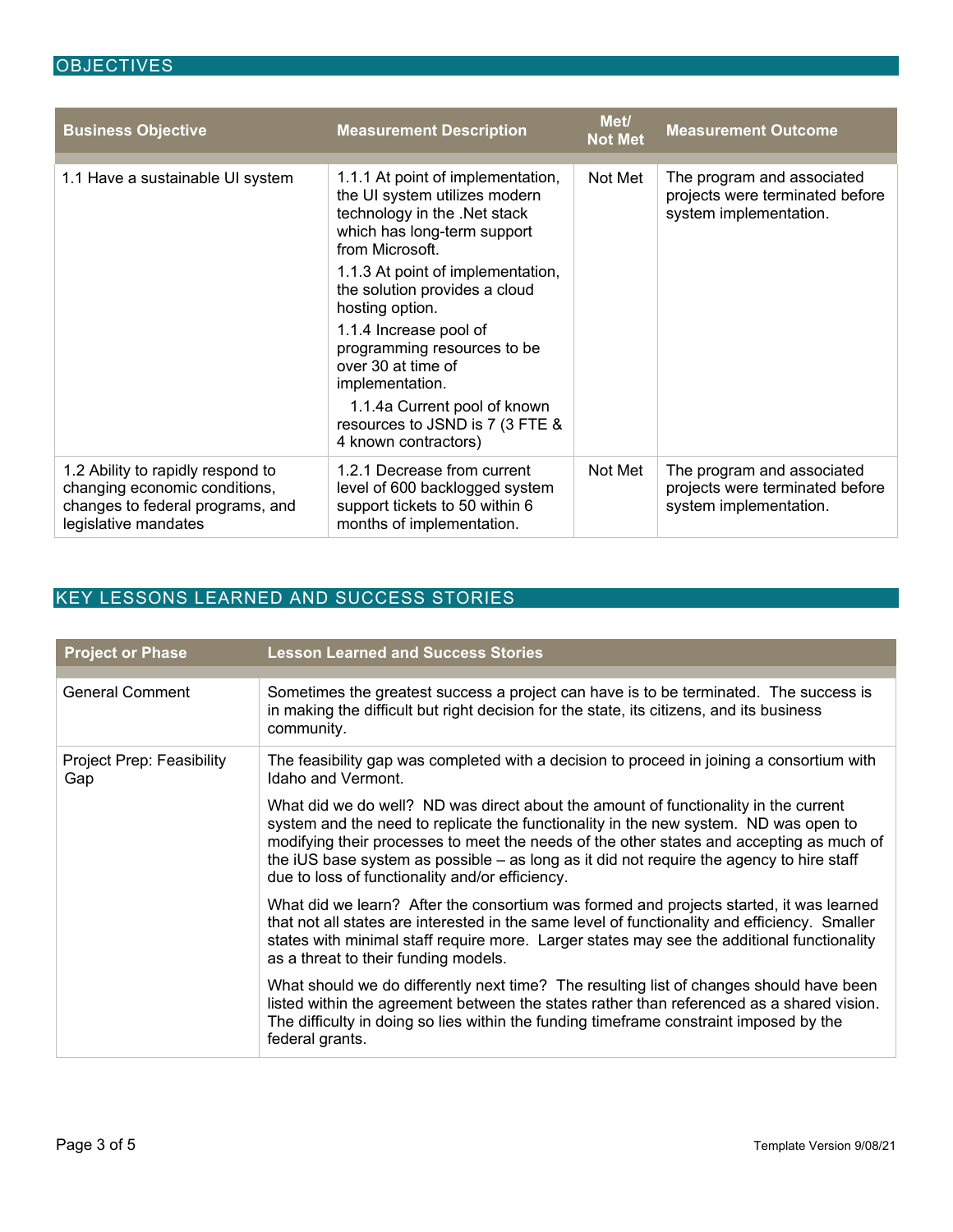| <b>Project or Phase</b>       | <b>Lesson Learned and Success Stories</b>                                                                                                                                                                                                                                                                                                                                                                                                                                                                                                                                                                    |  |  |  |
|-------------------------------|--------------------------------------------------------------------------------------------------------------------------------------------------------------------------------------------------------------------------------------------------------------------------------------------------------------------------------------------------------------------------------------------------------------------------------------------------------------------------------------------------------------------------------------------------------------------------------------------------------------|--|--|--|
| Project Prep:<br>Initiate and | Recognizing how resource intensive and complex the program would be, the agency<br>looked for ways to mitigate risk - such as cleansing data before conversion and ensuring<br>necessary current system documentation was up to date.                                                                                                                                                                                                                                                                                                                                                                        |  |  |  |
|                               | What did we do well? ND anticipated the needs of the program and actively pursued risk<br>mitigation strategies. The status of some of the internal preparation initiatives at the time<br>of program termination was as follows:                                                                                                                                                                                                                                                                                                                                                                            |  |  |  |
|                               | Data dictionaries for the entire mainframe system as well as the FileNet imaging<br>system were 100% complete.<br>Data dictionaries for the web portal applications were 90% complete.<br>Tax data cleansing programs were 100% complete.<br>Several benefits data cleansing programs were created and ran in production<br>$\bullet$<br>post purge.<br>Tax interface documentation was 100% complete.<br>$\bullet$<br>Benefits interface documentation was 85% complete.<br>Correspondence inventory was 85% complete.<br>Report inventory was 50% complete.<br>Test scenario development was 75% complete. |  |  |  |
|                               | What did we learn? Anticipating risk and actively working to mitigate those risks upfront<br>can save staff time during the project, reduce complexity, and reduce the stress on<br>assigned resources.                                                                                                                                                                                                                                                                                                                                                                                                      |  |  |  |
|                               | What should we do differently next time? The pandemic pulled resources away from<br>finishing some of these efforts. The agency should reinvest in finishing these efforts in<br>Prep anticipation of the next major project.                                                                                                                                                                                                                                                                                                                                                                                |  |  |  |
| Project Prep: Purge           | Purge programs were either developed or enhanced for the UI system to reduce the cost<br>and risk associated with the data conversion effort. The purge programs are reusable and<br>will be run periodically which will assist JSND in any future modernization effort. The<br>agency has also gained the benefit of reduced risk in terms of reduction of Personally<br>Identifiable Information stored on its system.                                                                                                                                                                                     |  |  |  |
|                               | What did we do well? Following are the amounts of records purged from the system at<br>the time of program termination:                                                                                                                                                                                                                                                                                                                                                                                                                                                                                      |  |  |  |
|                               | 49.7 million Benefits mainframe records<br>127 thousand Overpayment mainframe records<br>$\bullet$<br>1 million Tax imaged records<br>580 thousand Benefits imaged records                                                                                                                                                                                                                                                                                                                                                                                                                                   |  |  |  |
|                               | What did we learn? Data conversion is a time consuming and complex task. Starting as<br>soon as possible with the purge prior data cleansing and data conversion saved staff time<br>and reduced risk.                                                                                                                                                                                                                                                                                                                                                                                                       |  |  |  |
|                               | What should we do differently next time? Purges must be up to date and running in<br>production on a regular basis.                                                                                                                                                                                                                                                                                                                                                                                                                                                                                          |  |  |  |